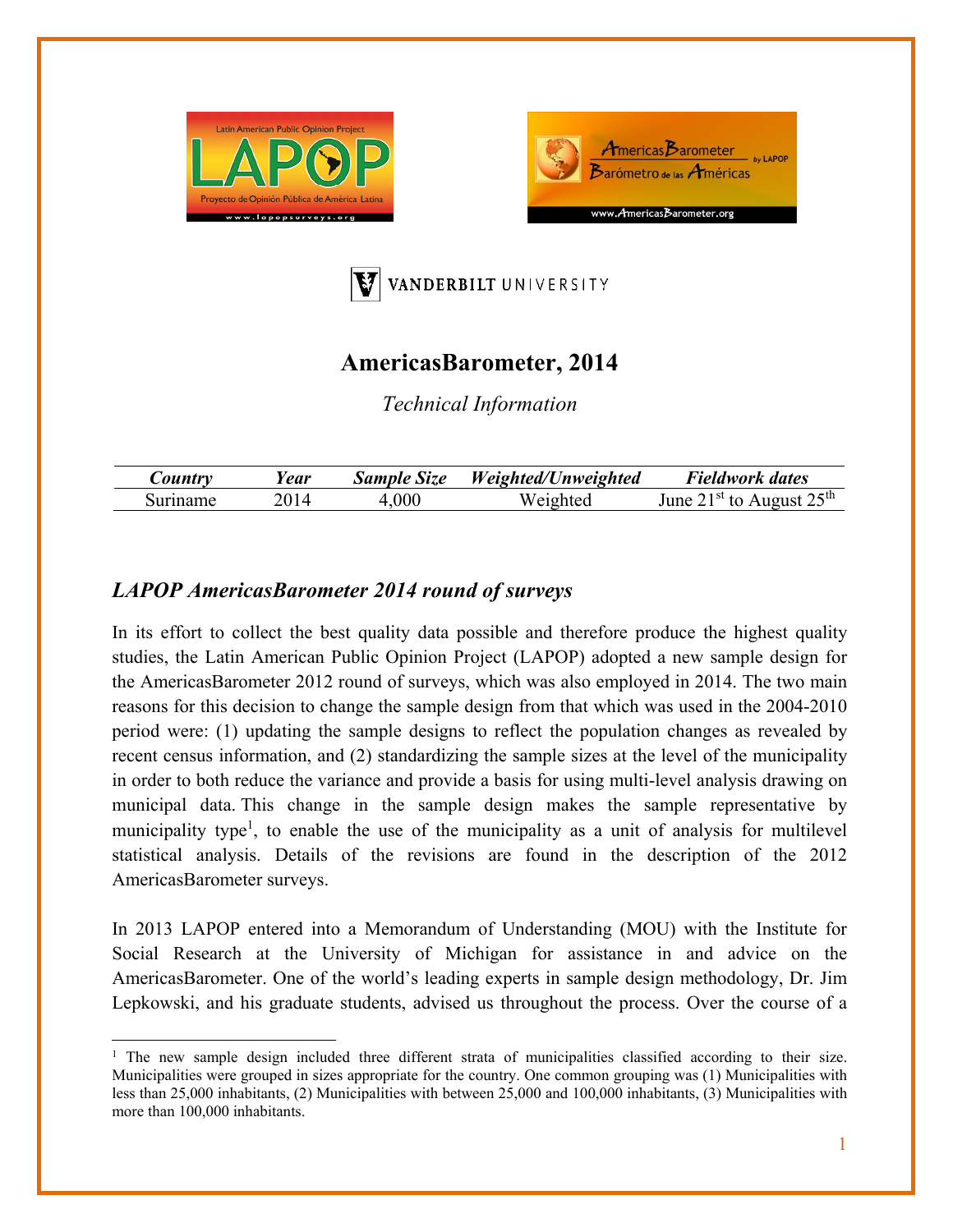year we worked with Dr. Lepkowski and his team of graduate students to review each previously developed sample design and to secure their input and advice on new designs. Our colleagues at the University of Michigan, confirmed that LAPOP had already been following the best practices, within the limits of resources at our disposal, in its sample design. Our own review of the major update we carried out in 2012 sample design left us pleased in almost every respect. The effort to obtain a standard sample size per municipality/canton/parish did not have any adverse impact on intra-class correlation levels, yet has given us a basis for calculating context effects at the local level. In some particular cases, however, in the 2014 round we requested country teams to conduct specific alterations, like updating their sampling frame to take into consideration (if available) the new 2010-2011 national census information. We also asked teams to verify that the 2012 sample design continues to reflect and represent each country population structure and distribution.

Finally, after several rounds of consultations and technical discussions with experts at the ISR at the University of Michigan on how to update the 2012 samples for the 2014 round of surveys, LAPOP requested that countries to update their samples at the block level while retaining the same primary and sub-stratification units (i.e., *Estratopri, Municipalities and Census Segments)*  that were included in the 2012 sample. This means that users of prior AmericasBarometer surveys can do so knowing that the designs across time remain very similar, if not identical. Countries that had new population census available and did not experience significant population shifts or changes in their population distribution were asked to replicate the 2012 sample using the latest census information available and to replace the sampling points at the block level.

With respect to *data collection*, in the 2014 round of the AmericasBarometer we expanded the use of handheld electronic devices. For the first time, we employed for data collection the "Adgys"© questionnaire app designed by our partners in Cochabamba, Bolivia. The use of electronic devices for interviews and data entry in the field reduces data entry errors, supports the use of multiple languages, and permits LAPOP to track on a daily basis the progress of the survey, down to the location of interviews (which are monitored in real time, or nearly real time, but not recorded into the public datasets in order to preserve respondents' privacy) and the timing of the interviews. The team in Bolivia worked long hours to program the samples and questionnaires into the Adgys platform for the 20 countries in which we used this technology. In the remaining 6 countries we continued our use of PDAs and a Windows Mobile-based software application supported by our hardworking partners at the University of Costa Rica.

The remaining pages of this technical note describe the sample design of the AmericasBarometer 2014 survey in Suriname.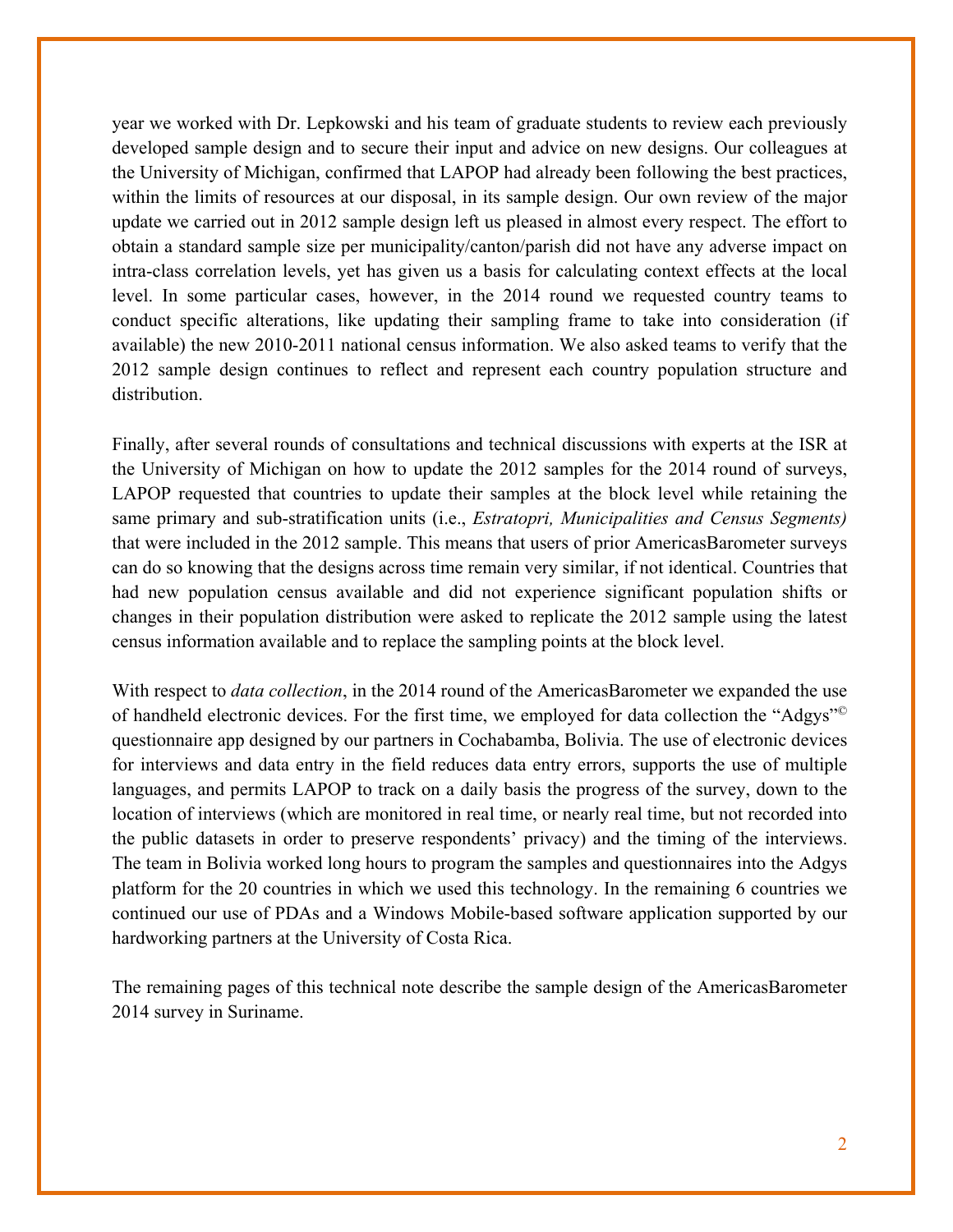### *Suriname 2014 AmericasBarometer Round*

This survey was carried out between June  $21<sup>st</sup>$  and August  $25<sup>th</sup>$  of 2014, as part of the LAPOP AmericasBarometer 2014 wave of surveys. The 2014 survey was conducted by Vanderbilt University with the field work being carried out by DataFruit. The 2014 AmericasBarometer received generous support from many sources, including USAID, UNDP, IADB, Vanderbilt U., Princeton U., Université Laval, U. of Notre Dame, among others.

The project used a national probability sample design of voting-age adults, with a total N of 4,000 people. It involved face-to-face interviews conducted in Dutch, Sranan Tongo and English. The survey used a complex sample design, taking into account stratification and clustering, and weighting.

The Suriname 2014 survey included an oversample conducted in the Nation's Capital City of Paramaribo. The original 2012 sample size in Paramaribo (of 520 cases) was expanded in the 2014 round to 3,005 cases, with the selection of Enumeration Districts done using PPS at the Ressort level. The oversample was drawn using a new software developed by LAPOP, called  $LASSO<sup>°</sup>$  (LAPOP Survey Sample Optimizer). This proprietary software allows estimating the number of dwellings in a given region using satellite images in the public domain, and then using a probabilistic method to locate sample segments (i.e., clusters) to draw a sample.

The sample consists of five strata representing the five main geographical regions: Paramaribo, Wanica/Para, Nickerie/Coronie/Saramancca, Commewijne/Marowijne, and Brokopondo/ Sipaliwini. Since some of the regions have a small population, a larger sample of respondents from these regions was drawn, and sample weights were incorporated to reflect the actual known distribution of the population between the five regions. The sample must be weighted to produce a representative national result. Each stratum was further sub-stratified by urban and rural areas. Respondents were selected in clusters of 6 interviews.

Table 1 shows the unweighted sample size in each of the five regions (strata) and by municipality size in 2012 and 2014.